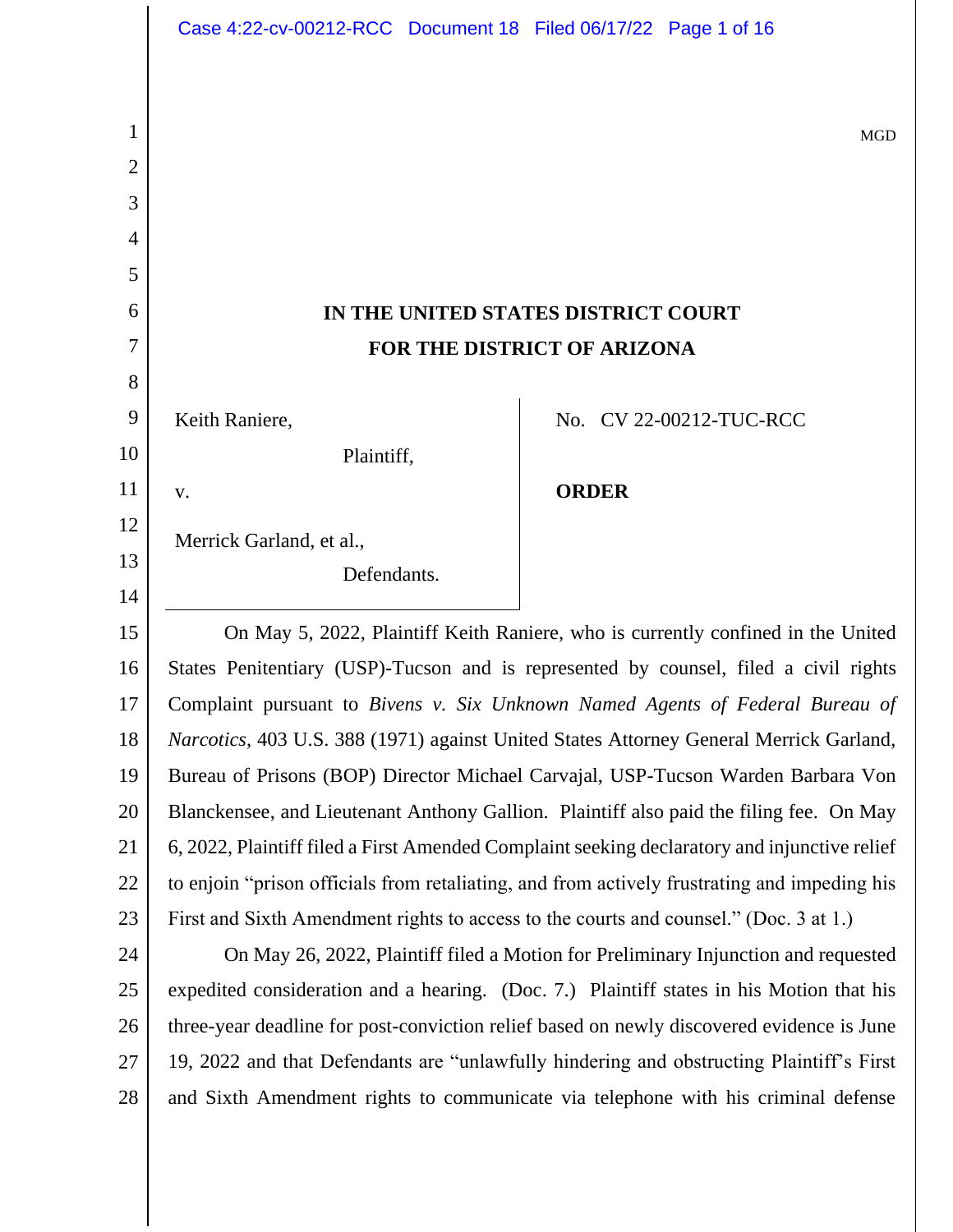1 2 3 4 5 6 7 8 9 10 11 12 13 14 15 16 attorneys and his attorneys' agents in the lead-up to the 3-year deadline . . . ." (*Id*. at 1.) On May 31, 2022, the Court determined that Plaintiff did not meet the standard for an ex parte temporary restraining order and ordered Plaintiff to immediately serve Defendants with the First Amended Complaint and Motion for Preliminary Injunction given the imminent deadline for Plaintiff's post-conviction relief filing. (Doc. 9.) Defendants filed an expedited Response to the Motion on June 9, 2022, and Plaintiff filed a Reply on June 10. (Docs. 14, 15.) Meanwhile, on June 7, 2022, Plaintiff filed a Motion for Temporary Restraining Order (TRO) and requested expedited consideration of that motion and a hearing. (Doc. 13.) The Motion for TRO seeks "an urgent injunction reinstating communication with Mr. Suneel Chakravorty, who is Plaintiff's Power-of-Attorney and a paralegal to Plaintiff's post-conviction attorneys." (*Id*. at 1.) Plaintiff states that Defendants "have actual notice of the Complaint and Motion" and "additional notice should not be required because it is apparent that Defendants intend to delay their response until the harm has been done and the F.R.Crim.P. Rule 33 deadline has passed."<sup>1</sup> (*Id*. at 3.) Defendants filed an expedited response on June 14, 2022. (Doc. 17.) To date, Plaintiff has not filed a Reply.<sup>2</sup>

17

18 The Court finds Plaintiff's Motions suitable for disposition without a hearing pursuant to Local Rule of Civil Procedure 7.2(f) and will deny the Motions.

19 **I. Background**

20 21 22 23 Plaintiff alleges the following in his First Amended Complaint. Plaintiff is serving a 120-year prison sentence for, among other things, child sexual exploitation and possession of child pornography. (Doc. 3 ¶ 11.) On April 28, 2022, Plaintiff's criminal defense attorney Joseph Tully filed a motion to stay an appeal in the Second Circuit Court

- 24
- 25

<sup>&</sup>lt;sup>1</sup> Federal Rule of Criminal Procedure 33, *New Trial*, requires that "[a]ny motion for a new trial grounded on newly discovered evidence must be filed within 3 years after the verdict or finding of guilty. If an appeal is pending, the court may not grant a motion for a new trial until the appellate court remands the case." Fed. R. Crim. P. 33(b)

<sup>27</sup> 28  $2$  Because Plaintiff's Motion for TRO addresses the exact same issue as his Motion for Preliminary Injunction, and because Plaintiff apparently wants a ruling on both Motions before June 19, 2022, the Court need not await Plaintiff's Reply to rule on the Motion for TRO.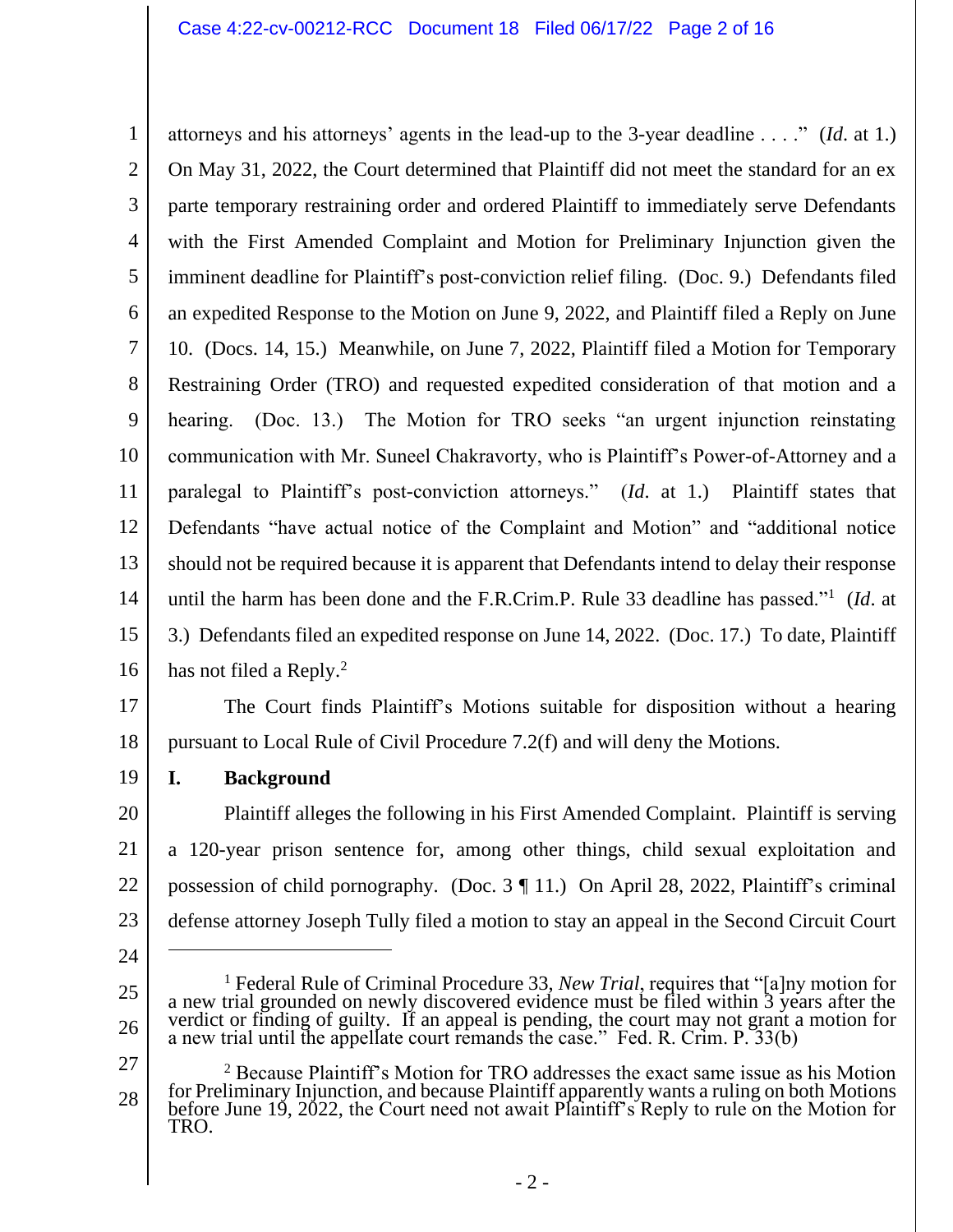of Appeals because he intended to file a motion for new trial in the district court based on newly discovered evidence in the form of three experts' reports concluding the FBI had falsified and tampered with evidence and federal agents had committed perjury relevant to Plaintiff's child pornography and sexual exploitation convictions. (*Id.* ¶ 15.)

5 6

7

8

1

2

3

4

On May 2, 2021, Suneel Chakravorty, who is Plaintiff's power-of-attorney and "an agent of Plaintiff's criminal defense attorney Joseph Tully," was visiting Plaintiff, and the visit was terminated, and Mr. Chakravorty's visitation privileges were permanently revoked by Defendant Von Blanckensee. (*Id.* ¶¶ 13, 26.)

9 10 11 12 13 14 15 16 17 18 19 20 21 22 23 24 On May 3, 2022, criminal defense attorney Tully filed the aforementioned motion for new trial pursuant to Federal Rule of Criminal Procedure 33 in the district court. (*Id.* ¶ 17.) On May 4, 2022, Plaintiff was on a privileged legal call with Tully, and the call was terminated prematurely and without warning. (*Id.* ¶ 18.) Mr. Tully aniticiaptes that the district court in New York will hold a hearing on the Rule 33 petition, and he needs to consult with Plaintiff to prepare for the hearing. (*Id.* ¶ 19.) Shortly after the May 4 call was terminated, Plaintiff was instructed to go to an administrative office, where Defendant Gallion, whom Plaintiff believes is with BOP's Special Investigative Services (SIS), asked Plaintiff about certain individuals who were on Plaintiff's approved telephone and visitation list. (*Id.* ¶¶ 20, 23.) Many of the individuals on the list were attorneys or "attorney's agents," such as Mr. Chakravorty.<sup>3</sup> (*Id.* 123.) Defendant Gallion "made the affirmative decision to 'scrub' Plaintiff's approved callers and visitors list" and told Plaintiff he would have to apply to a unit manager to have anyone re-approved, and it was unlikely Mr. Chakravorty would be approved. (*Id.* ¶ 25.) When Plaintiff asked Defendant Gallion why this was being done, Gallion only told him, "there was an investigation." (*Id.* ¶¶ 27, 28.) On May 6, Defendants "interfered and frustrated" a confidential legal call

25

<sup>27</sup> 28  $3$  Plaintiff claims he can only communicate with Mr. Chakravorty if he is on Plaintiff's approved list of callers. (Doc.  $3 \nvert 26$ .) Plaintiff's conversations with Mr. Chakravorty are recorded and monitored by prison officials and are not treated as confidential, even though Mr. Chakravorty is an agent of Plaintiff's criminal defense attorney. (*Id*.)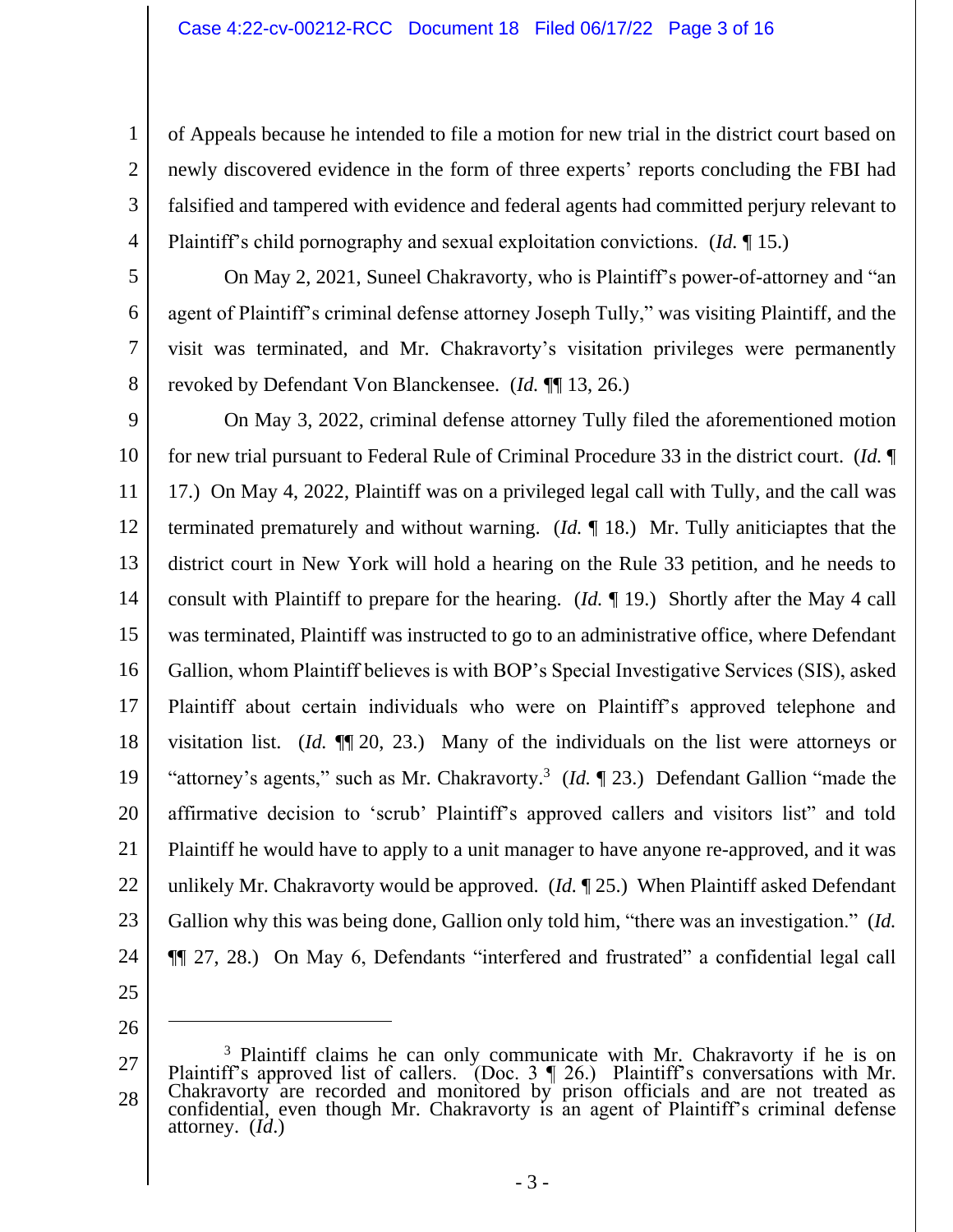between Plaintiff and attorney Joseph Daugherty by "causing the phone call to be cut off" before Plaintiff and the attorney had concluded the conversation. (*Id.* ¶ 29.)

2

1

3 4 5 6 7 8 9 10 11 12 13 14 Count One alleges a violation of Plaintiff's First Amendment right of access to the courts based on Defendants' interference with Plaintiff's right to communicate with his attorneys and their agents. Count Two alleges a First Amendment retaliation claim based on Defendants "imminently threatening to cut off Plaintiff's telephonic and in-person communication with his attorneys" the day after his criminal defense attorney filed the Rule 33 motion for new trial. Count Three alleges a violation of Plaintiff's Sixth Amendment rights based on Defendants' deliberate interference to the confidential relationship between Plaintiff and his criminal defense attorney, which "substantially prejudices" Plaintiff by preventing him from helping prepare his attorney for the hearing on the motion and preventing his attorney from providing effective assistance of counsel. Plaintiff seeks declaratory and injunctive relief prohibiting Defendants from impeding him from communicating with his attorneys and their agents either by telephone or in person.

15 16 On screening Plaintiff's First Amended Complaint under 28 U.S.C. § 1915A(a), the Court required Plaintiff to serve Defendants and required Defendants to answer. (Doc. 5.)

- 17
- 18

#### **II. Motion for Preliminary Injunction**

## **A. Plaintiff's Motion and Evidence**

19 20 21 22 23 24 25 26 27 28 In his Motion filed on May 26, 2022, Plaintiff seeks an urgent injunction reinstating communications with Suneel Chakravorty, "who is Plaintiff's Power-of-Attorney and a paralegal to Plaintiff's post-conviction attorneys" in advance of the "3-year deadline for post-conviction relief petitions based on newly discovered evidence on June 19, 2022." (Doc. 7 at 1.) Plaintiff asserts that his legal team has communicated regularly with Plaintiff since January 2021, but Mr. Chakravorty's in-person visitation privileges were revoked without explanation on May 2, 2021, meaning Plaintiff could only speak with Mr. Chakravorty on a recorded, non-privileged telephone line. (*Id*. at 2.) Despite this hindrance, Plaintiff states that Mr. Chakravorty hired the criminal defense firm of Tully & Weiss, and Mr. Chakravorty serves "a central role in the communications between and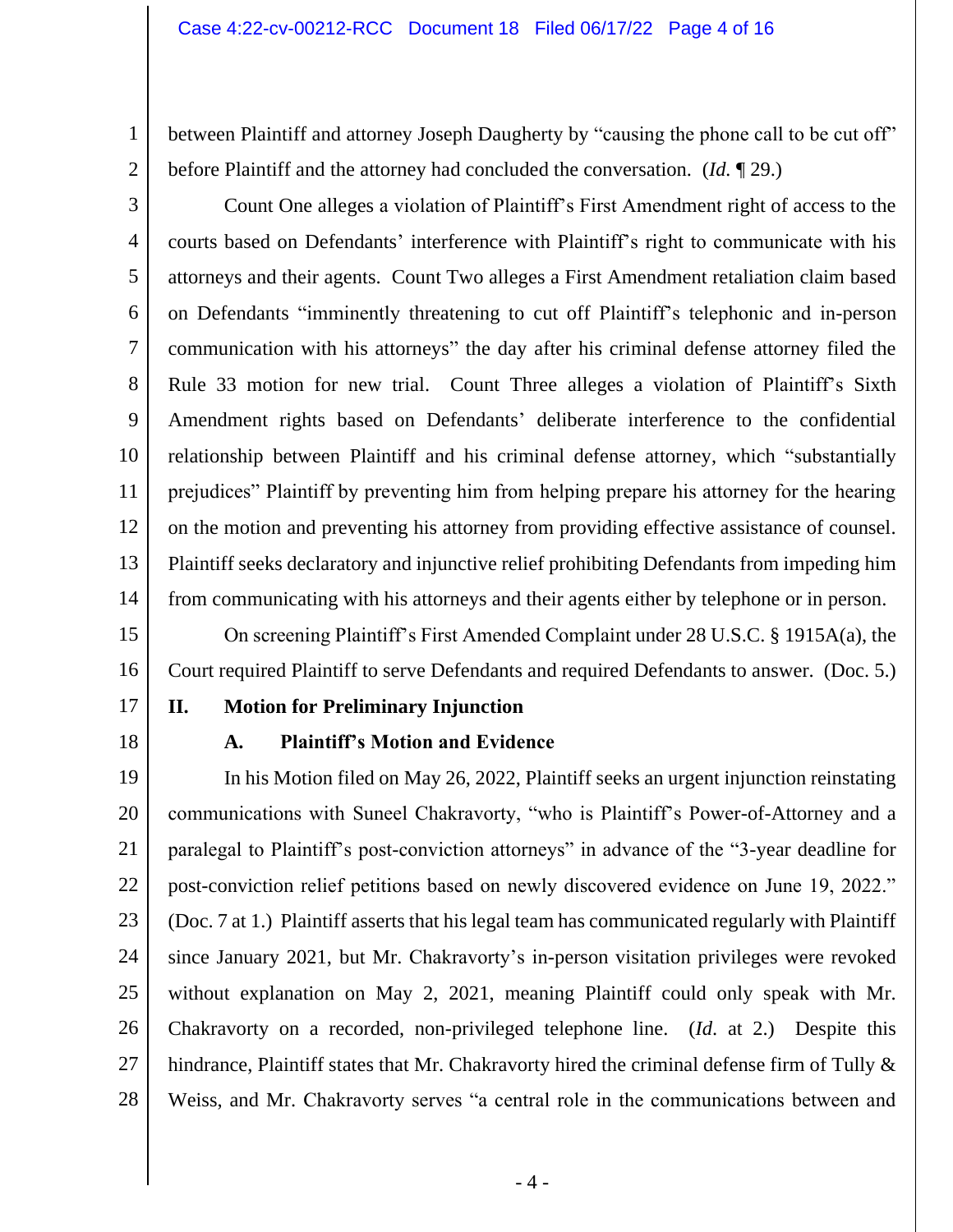within the legal team." *(Id.)* Because Mr. Chakravorty may only use a non-confidential phone line when speaking with Plaintiff, "any conversation they wished to remain private had to be arranged directly with the attorneys," which has hindered Plaintiff's lawyers "in their representation just as the deadline for post-conviction relief based on newly discovered evidence is expiring." (*Id*. at 2-3.)

5

1

2

3

4

6 7 8 9 10 11 12 13 14 15 16 17 18 19 20 21 22 23 24 25 26 27 28 In support of his Motion, Plaintiff presents an Affidavit by Mr. Chakravorty, who asserts that he has a background in computer technology, he attended every day of Plaintiff's trial in 2019, and he was not a witness, co-conspirator, or co-defendant in Plaintiff's criminal case in New York. (Doc. 7-1 at 2.) Mr. Chakravorty asserts that Plaintiff founded an organization called NXIVM in 1998, but NXIVM had no members, and "consisted of companies that offered self-development courses to over 17,000 students." (*Id*. at 6.) Mr. Chakravorty took courses from NXIVM-affiliated companies, but he was not a member and was never identified during Plaintiff's criminal trial as a member of NXIVM's "inner circle." (*Id*. at 6-7.) Mr. Chakravorty met with Plaintiff after the trial and told Plaintiff he thought the government's expert witness "misrepresented the reliability of the digital evidence" presented at trial. (*Id*. at 2-3.) Mr. Chakravorty asserts that, in January 2021, he signed a contract to act as Power of Attorney for Plaintiff, and in that role, Mr. Chakravorty retained experts to analyze the government experts' information and findings. *(Id.* at 4.) Mr. Chakravorty asserts that, as Power of Attorney, he "stand[s] in Plaintiff's shoes in various matters and can legally make decisions as though [he] were [Plaintiff]" and that he "cannot conduct these duties ethically without regularly communicating with [Plaintiff]." (*Id*.) Mr. Chakravorty asserts that the findings of the experts convinced attorney Tully to file a Rule 33 motion to reopen Plaintiff's criminal case, and that he "act[s] as a paralegal to attorney Tully for the purposes of the Rule 33 petition." (*Id*.) According to Mr. Chakravorty, his role "evolved into paralegal and manager of the legal team" working to overturn Plaintiff's conviction, and Mr. Chakravorty has retained and discharged members of Plaintiff's legal team as circumstances warranted. (*Id*.) Mr. Chakravorty maintains that his knowledge of the facts of the case and expertise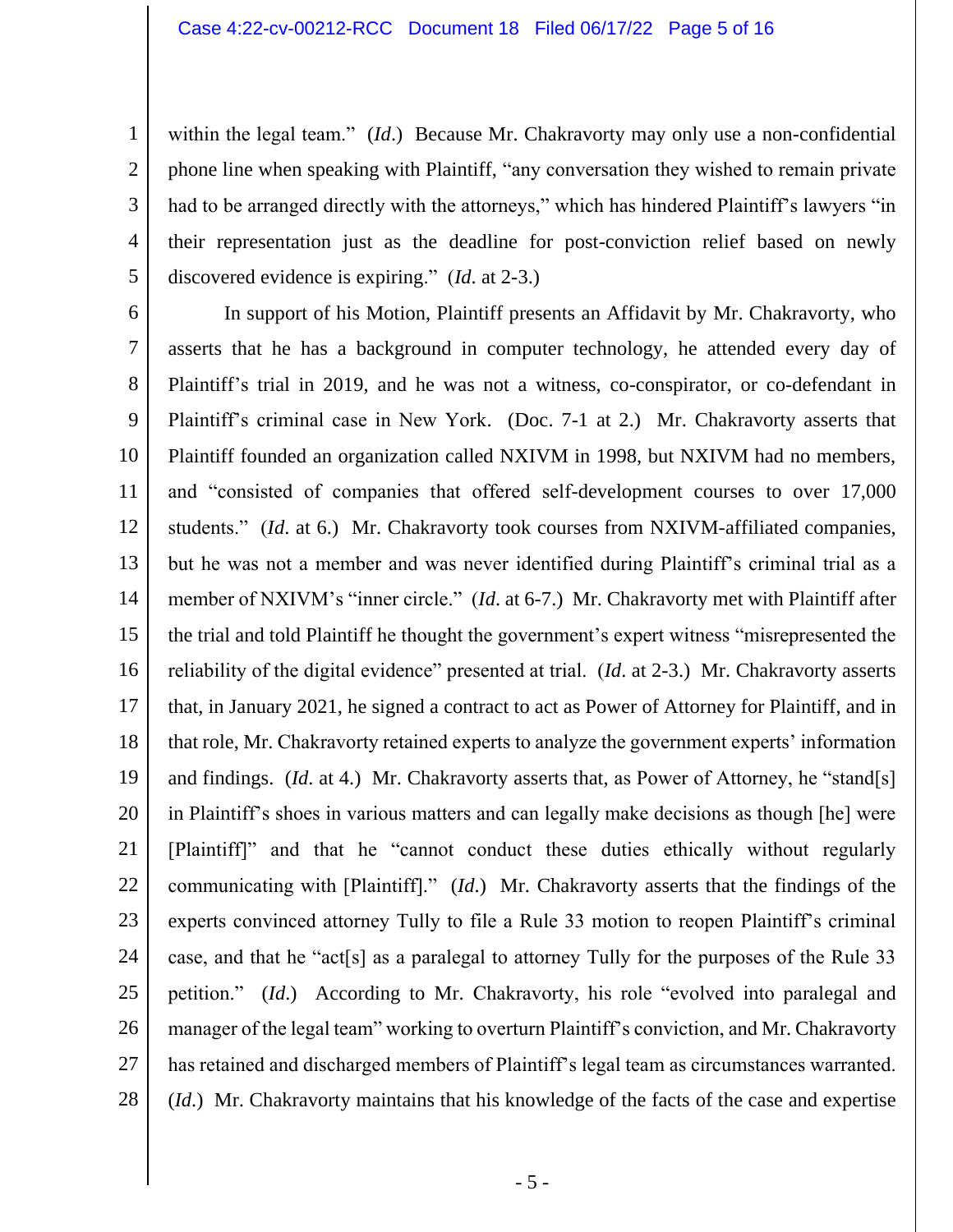in data analysis allow him to translate concepts and streamline communication between Plaintiff, the computer forensics experts, and the legal team, and that he must have regular communication with Plaintiff before the June 19, 2022, deadline for Rule 33 motions. (*Id*.)

1

2

3

4

5

# **B. Defendants' Response and Evidence**

# **1. Plaintiff's Ongoing Criminal Proceedings**

6 7 8 9 10 11 12 13 14 On April 29, 2022, the Second Circuit Court of Appeals denied Plaintiff's April 28, 2022 motion to stay his criminal appeal pending a Rule 33 motion. (Doc. 14 at 8-9; Ex. G (Doc. 193 in *Raniere v. United States*, Case 20-3789 (2nd Cir. April 29, 2022).) On May 9, 2022, the New York District Court deferred consideration of Plaintiff's Rule 33 Motion due to the ongoing appeal. (*Id*., citing May 9, 2022 order in *United States v. Raniere*, Case No. 1:18-cr-00204-NGG-VMS (E.D.N.Y. May 9, 2022).) According to Defendants, there is no hearing imminent, and Plaintiff neglected to mention this in his Motion for Preliminary Injunction, filed 17 days after the New York District Court issued its Order deferring the Rule 33 Motion. (Doc. 14 at 9.)

15 16 17 18 19 20 21 22 23 24 25 26 27 28 Defendants' evidence shows that Plaintiff was convicted by a jury on June 19, 2019, of Racketeering, Racketeering Conspiracy, Forced Labor Conspiracy, Wire Fraud Conspiracy, Sex Trafficking, Attempted Sex Trafficking, and Sex Trafficking Conspiracy. (Doc. 14 at 1; Ex. A  $\P$  4, Attach. 1 at 2-4 and Attach. 2 at 1-4, 12.) Prior to Plaintiff's sentencing, the government informed the judge that Plaintiff continued to regularly contact people affiliated with NXIVM, including Mr. Suneel Chakravorty. (Doc. 14 at 2, citing Doc. 914 in *United States v. Raniere*, Case No. 1:18-cr-00204-NGG-VMS (E.D.N.Y. Aug. 27, 2020) and Ex. B.) The government represented that, in July 2020, the BOP suspended calls between Plaintiff and Mr. Chakravorty, and Plaintiff thereafter entered an individual by the name of "Issac Edwards" to his contact list; the address Plaintiff provided for Issac Edwards was fabricated, the phone number belonged to a burner phone, and Issac Edwards turned out to be Mr. Chakravorty. (*Id*. at 3, citing Doc. 914 at 56 n.14 in *United States v. Raniere*, Case No. 1:18-cr-00204-NGG-VMS.) At Plaintiff's sentencing on October 27, 2020, the sentencing judge ordered that Plaintiff "shall not associate in person, through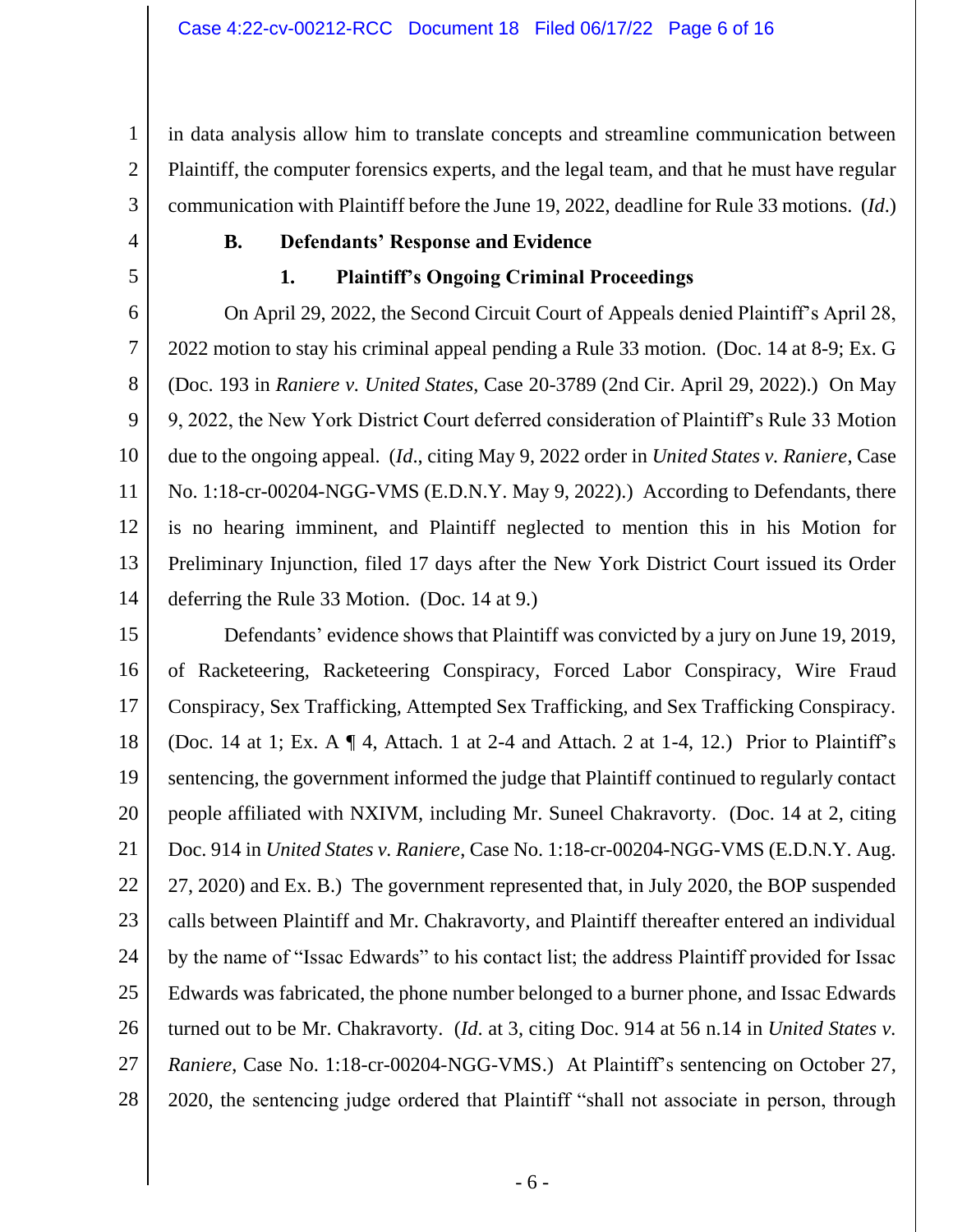mail, electronic mail or telephone with any individual with an affiliation to Executive Success Programs, Nxivm, DOS or any other Nxivm-affiliated organizations." (Doc. 14 at 1-2; Ex. A, Attach. 2 at 9.)

4

1

2

3

#### **2. BOP Regulations and Policies**

5 6 7 8 9 10 11 12 13 14 Defendants cite the following regulations and BOP Policies addressing visitors and telephone privileges at BOP facilities. (Doc. 14 at 5.) Visiting privileges are extended to friends and associates "having an established relationship with the inmate prior to confinement, unless such visits could reasonably create a threat to the security and good order of the institution." 28 C.F.R. § 540.44(c). An exception is made for prisoners without other visitors if it "is shown that the proposed visitor is reliable and poses no threat to the security or good order of the institution." (*Id*.) The Warden may limit or deny the use of TRULINCS to a prisoner, and prisoners may be subject to telephone restrictions imposed by the Warden "to protect the safety security and good order of the institution, as well as to protect the public." Program Statement (P.S.) 4500.12 and P.S. 5264.08.

15 16 17 18 19 20 21 22 23 24 25 26 27 28 The BOP recognizes the use of assistants by attorneys to perform legal tasks and, with proper controls and exceptions enumerated . . . accords such assistants the same status as attorneys with respect to visiting and correspondence." 28 C.F.R. § 543.16(a). "The special visiting/correspondence status accorded to paralegals, clerks, and legal assistants depends on an ongoing, supervisory relationship with an attorney on an approved visiting/correspondence list. Absent any current supervisor relationship, such persons may only receive social visiting or general correspondence privileges." P.S. 1315.07. An attorney who employs an assistant whom the attorney wants to visit or correspond with a prisoner must provide the Warden with a signed statement certifying the assistant's ability, that the attorney pledges to supervise the assistant's activities, and the attorney accepts personal and professional responsibility for the assistant's activities that may affect the institution, prisoners, and staff. 28 C.F.R.  $\S$  543.16(b)(1)-(3). The Warden may require the assistant to fill out and sign a personal history statement and pledge to abide by BOP regulations and institution guidelines, and the Warden may prohibit a legal assistant from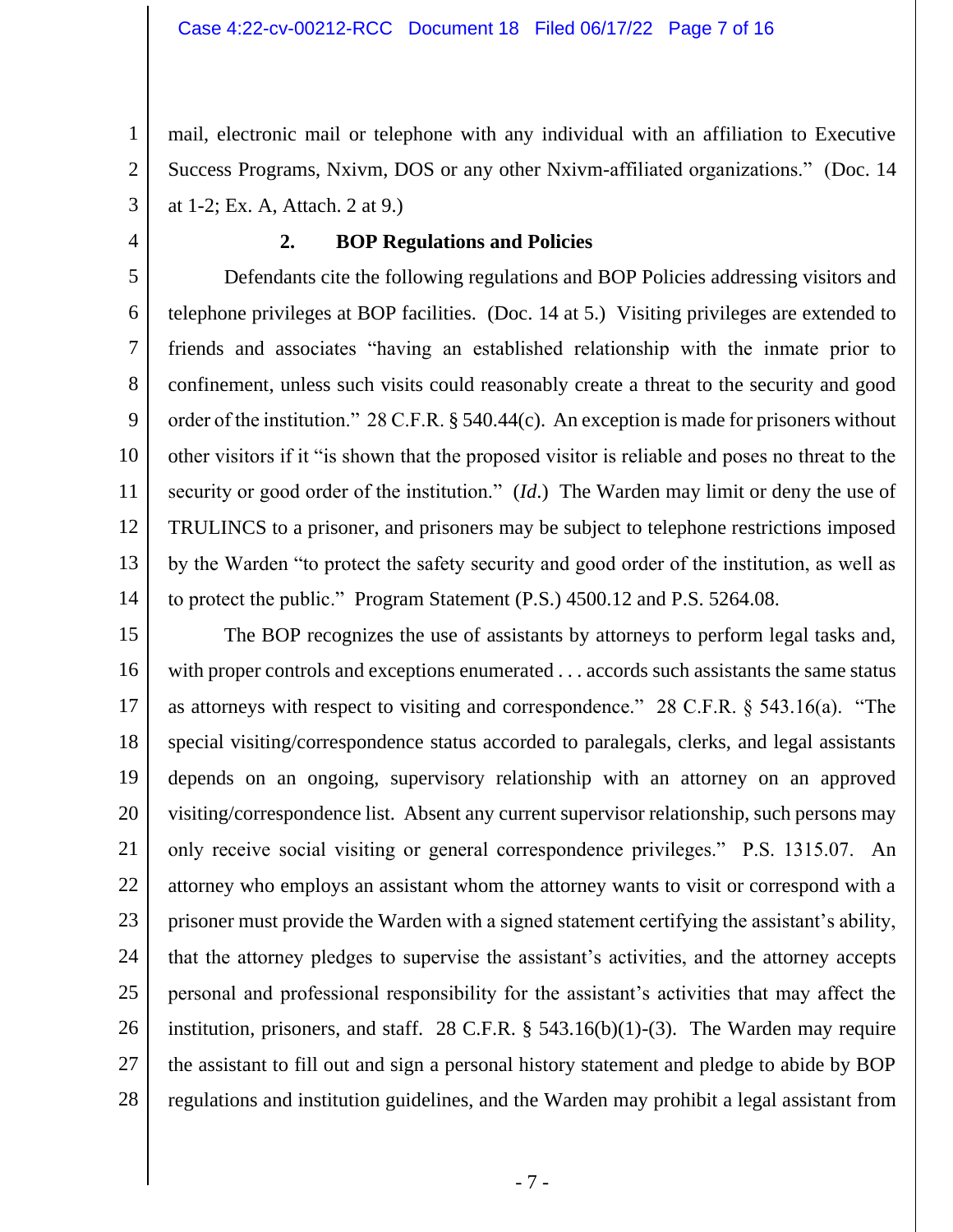visiting or corresponding with a prisoner if necessary to maintain security and good order in the institution. *Id*. The Warden may also require each paralegal, clerk, or legal assistant to complete a BP-S243.013 application and the BP-S242.013 Paralegal or Legal Assistant Agreement form. P.S. 1315.07.

5

1

2

3

4

## **3. Relationship Between Mr. Chakravorty and Plaintiff**

6 7 8 9 10 11 12 13 In October 2020, Mr. Chakravorty admitted to the New York District Court that his first conversation with Plaintiff was after Plaintiff's trial, when Plaintiff was already in prison, and prior to that time, "he and I were complete strangers." (Doc. 14 at 6; Ex. D ¶ 5, Attach. 5 at 1.) Mr. Chakravorty detailed his involvement with NXIVM, as a coach for the Executive Success Programs (ESP) and NXIVM, and his decision to "stay involved even during an international media storm," and he stated that ESP "did not seem like a sinister organization" and that is why he chose to continue as a coach until the companies closed in May 2018. (*Id*., Ex. D, Attach. 5 at 2-4.)

14 15 16 17 18 19 20 21 22 23 24 25 26 27 As early as July 2020, the BOP determined that Plaintiff and Mr. Chakravorty were engaging in behavior that compromised the security of the facility where Plaintiff was being held. (*Id*. at 3; Ex. D ¶ 5 and Attach. 2.) Plaintiff and Mr. Chakravorty were recording prison-initiated telephone calls to use in podcasts and interviews Plaintiff was pursuing with HBO, Netflix, and Showtime. (*Id*.) They were also organizing a group of women to show up at the prison and dance provocatively in view of prisoners, which led to Plaintiff being moved to another housing unit, and Plaintiff gave Mr. Chakravorty staff work schedules and indicated that protesters on Plaintiff's behalf should wait outside for staff and offer them donuts and coffee as they exited the facility. (*Id*.) The Counter Terrorism Unit (CTU) concluded that Plaintiff's manipulative behavior, through the help of Mr. Chakravorty, "would place the safety and security of staff and the public at risk," and recommended that Mr. Chakravorty be removed as one of Plaintiff's approved contacts. (*Id*.) The Warden agreed, and Mr. Chakravorty was removed from Plaintiff's approved contact list. (Id.; Ex.  $D \P 8$ , Attach 3 at 1.)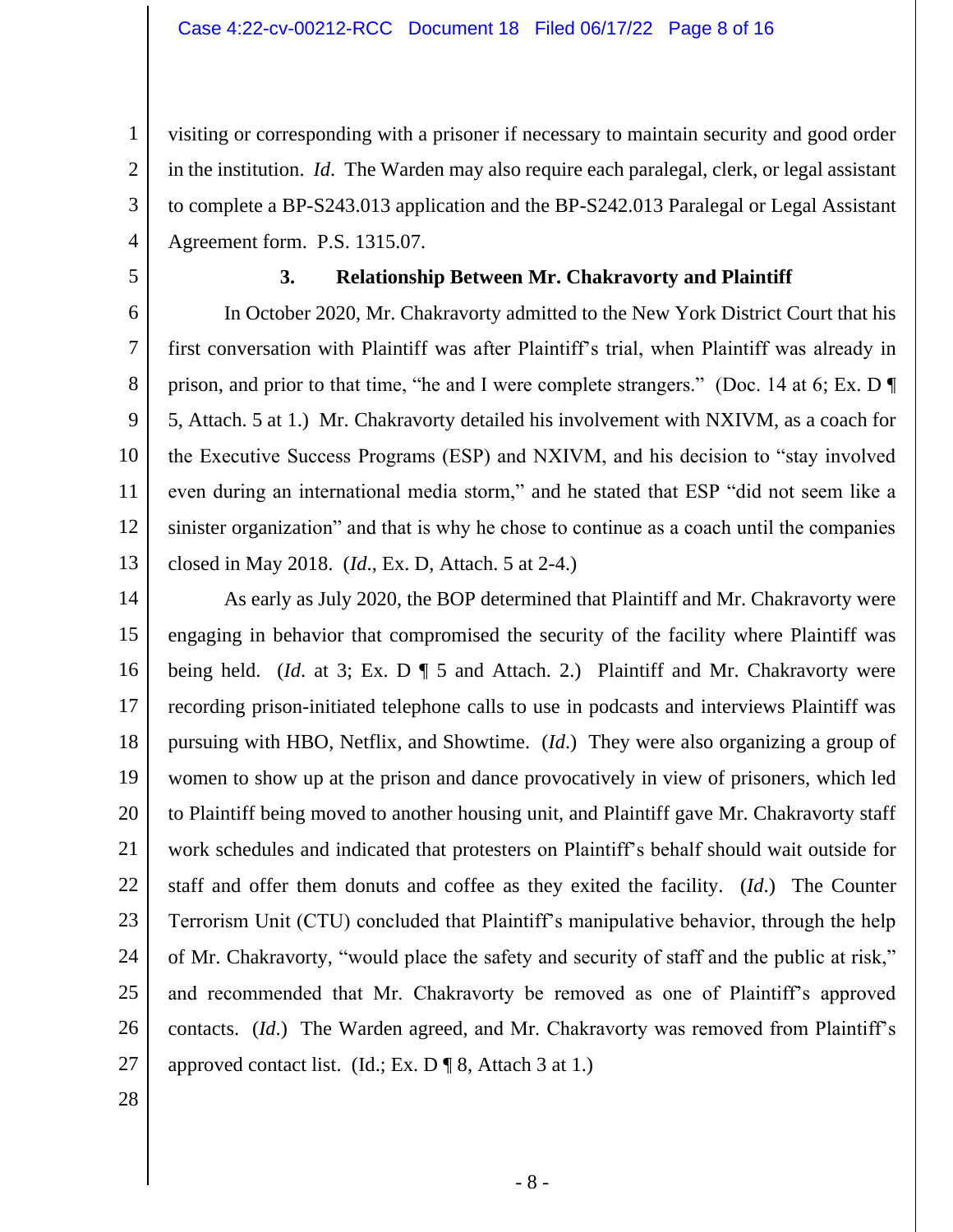1 2 3 4 5 6 7 8 9 In an October 30, 2021 letter, which was not on an attorney's letterhead, Mr. Chakravorty wrote to the court presiding over a civil action against Plaintiff that he was "not a party to this case, nor am I an attorney. I am defendant Keith Raniere's power of attorney," and, as Plaintiff's power of attorney he had "referred cyber forensics experts to his criminal counsel." (*Id*. at 4; Ex. F (Doc. 121 in *Edmonson v. Raniere*, Case 1:20-cv-00485-EK-CLP (E.D.N.Y.).) In a November 28, 2021 letter to that same court, which is also not on an attorney's letterhead, Chakravorty again identified himself as holding Plaintiff's power of attorney, not as a paralegal working for Plaintiff's attorney. (*Id.*; Ex. E.)

10 11 12 13 14 15 16 17 18 19 20 21 22 23 24 25 In early May 2022, the USP-Tucson Special Investigative Services (SIS) Department was monitoring telephone calls between Plaintiff and Mr. Chakravorty in which they spoke about being "at war" with the federal government with "no holds barred." (*Id*. at 7; Ex. D.) Even more concerning to the SIS was Plaintiff asking Mr. Chakravorty about the quality of the recordings and stating that he had many recordings. (*Id*.) On May 3, 2022, as a result of the SIS Department's findings and in consultation with the BOP's Counter-Terrorism Unit, the USP-Tucson Warden imposed limitations on Plaintiff's contact list, limiting Plaintiff to 10 active contacts, not including counsel, and all contacts were removed from Plaintiff's list except Marianna Fernandez and 9 verified attorneys. (*Id*.; Ex. D, Attach 8.) If Plaintiff wants to add more contacts in the future, the SIS Department will review the individuals as part of the approval process. (*Id*.; Ex. D ¶ 18.) As of May 31, 2022, Plaintiff had not requested that additional individuals be added to his approved contact list. (*Id*.; Ex. D ¶ 18.) According to Acting SIA Gallion, all recommendations and determinations "were made for the safety, security and good order of the institution and not in any way to hinder Plaintiff's legal efforts." (*Id*. at 8; Ex. D ¶ 19.)

26 27 28 Plaintiff may still access his attorneys through confidential legal mail, legal calls, and legal visits, and Plaintiff has had frequent legal visits. (*Id*.; Ex. D ¶ 17; Ex. A ¶ 15.) . . . .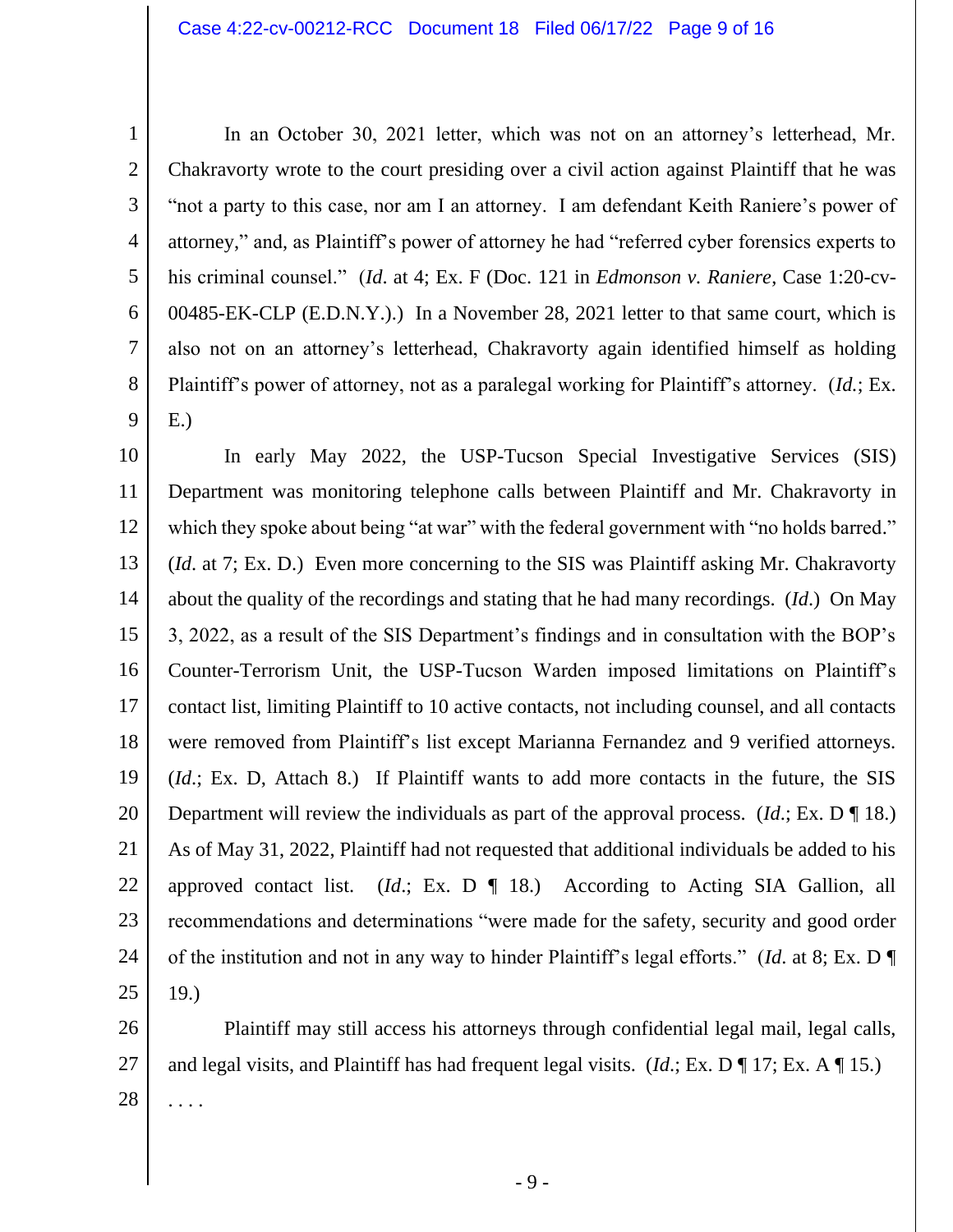1

#### **4. Plaintiff's Legal Calls**

2 3 4 5 6 7 8 9 When an attorney requests a legal call with a prisoner, the prisoner's correctional counselor ensures the attorney is licensed and in good standing. (Doc. 14 at 9; Ex. A ¶ 9.) Legal calls in a housing unit take place in the counselor's office and the counselor facilitates the call. (*Id*.) The legal calls are not recorded or monitored, and the staff member only remains in the office until the connection is made with the prisoner's attorney or appropriate staff; the counselor leaves the room once the connection is made and visually monitors the prisoner from outside the room but cannot hear the content of the legal call. (*Id*.)

10 11 12 13 14 15 16 17 18 19 20 21 22 Plaintiff's legal calls are coordinated within these normal procedures, and he has not been targeted for any restrictions on his ability to have legal phone calls. (*Id*.; Ex. A ¶ 10.) Plaintiff's counselor keeps a log of his legal calls, and as of May 31, 2022, the log shows 32 legal calls facilitated by Plaintiff's counselor since October 4, 2021, with most calls lasting an hour. (*Id.*; Ex. A  $\P$  11.) The log shows a call on May 4, 2022, between Plaintiff and Joseph Tully, which lasted an hour. (*Id*.) That call was disconnected. (*Id*.) If a call is disconnected, the counselor attempts to reestablish the call. (*Id.;* Ex. A ¶ 12.) In addition, another counselor, Ashworth, placed 16 legal calls to Plaintiff's attorneys between January 5, 2022 and May 27, 2022, with most calls lasting an hour; one call lasted two hours and, another call lasted 35-minutes. (*Id*.; Ex. A ¶ 13, Attach 4.) On May 6, 2022, Case Manager Watson facilitated a call between Plaintiff and Mr. Daugherty. (*Id*.; Ex. H  $\P$  5.) The connection was lost during the call, and Watson called Mr. Daugherty back, and the legal call resumed without further incident.

23

## **III. Legal Standards**

24

#### **A. Injunctive Relief**

25 26 27 28 "A preliminary injunction is 'an extraordinary and drastic remedy, one that should not be granted unless the movant, by a clear showing, carries the burden of persuasion.'" *Lopez v. Brewer*, 680 F.3d 1068, 1072 (9th Cir. 2012) (quoting *Mazurek v. Armstrong*, 520 U.S. 968, 972 (1997) (per curiam)); *see also Winter v. Natural Res. Def. Council, Inc*., 555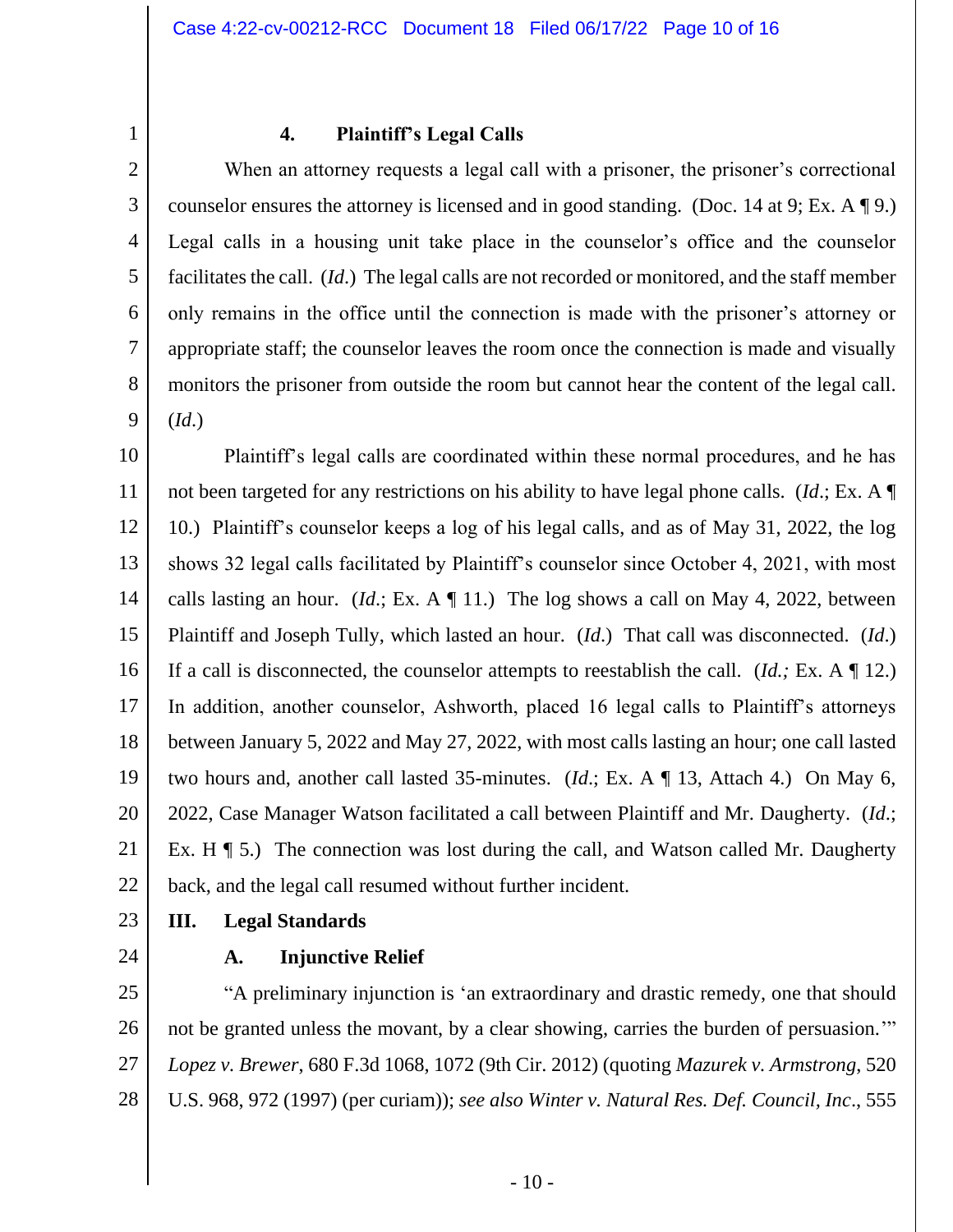U.S. 7, 24 (2008) (citation omitted) ("[a] preliminary injunction is an extraordinary remedy never awarded as of right"). Nonetheless, "federal courts must not shrink from their obligation to enforce the constitutional rights of all persons, including prisoners" and must not "allow constitutional violations to continue simply because a remedy would involve intrusion into the realm of prison administration." *Porretti v. Dzurenda*, 11 F.4th 1037, 1047 (9th Cir. 2021) (citation omitted).

7 8 9 10 11 12 13 14 15 16 17 18 A plaintiff seeking injunctive relief under Rule 65 of the Federal Rules of Civil Procedure must show: (1) he is likely to succeed on the merits; (2) he is likely to suffer irreparable harm in the absence of injunctive relief; (3) the balance of equities tips in his favor; and (4) an injunction is in the public interest. *Winter v. Natural Res. Def. Council, Inc.*, 555 U.S. 7, 20 (2008). When the government opposes a preliminary injunction, "[t]he third and fourth factors of the preliminary-injunction test—balance of equities and public interest—merge into one inquiry ." *Porretti*, 11 F.4th at 1047. The "balance of equities" concerns the burdens or hardships to a prisoner complainant compared with the burden on the government defendants if an injunction is ordered. *Id.* The public interest mostly concerns the injunction's impact on nonparties rather than parties. *Id.* (citation omitted). Regardless, "[i]t is always in the public interest to prevent the violation of a party's constitutional rights." *Id.* (citation omitted).

19 20 21 22 23 24 25 26 27 Where a plaintiff seeks a mandatory injunction, rather than a prohibitory injunction, injunctive relief is "subject to a higher standard" and is "permissible when 'extreme or very serious damage will result' that is not 'capable of compensation in damages,' and the merits of the case are not 'doubtful.'" *Hernandez v. Sessions*, 872 F.3d 976, 999 (9th Cir. 2017) (quoting *Marlyn Nutraceuticals, Inc. v. Mucos Pharma GmbH & Co.*, 571 F.3d 873, 879 (9th Cir. 2009)). Further, under the Prison Litigation Reform Act, injunctive relief must be narrowly drawn and be the least intrusive means necessary to correct the harm. 18 U.S.C. § 3626(a)(2); *see Gilmore v. People of the State of Cal*., 220 F.3d 987, 999 (9th Cir. 2000).

28 . . . .

1

2

3

4

5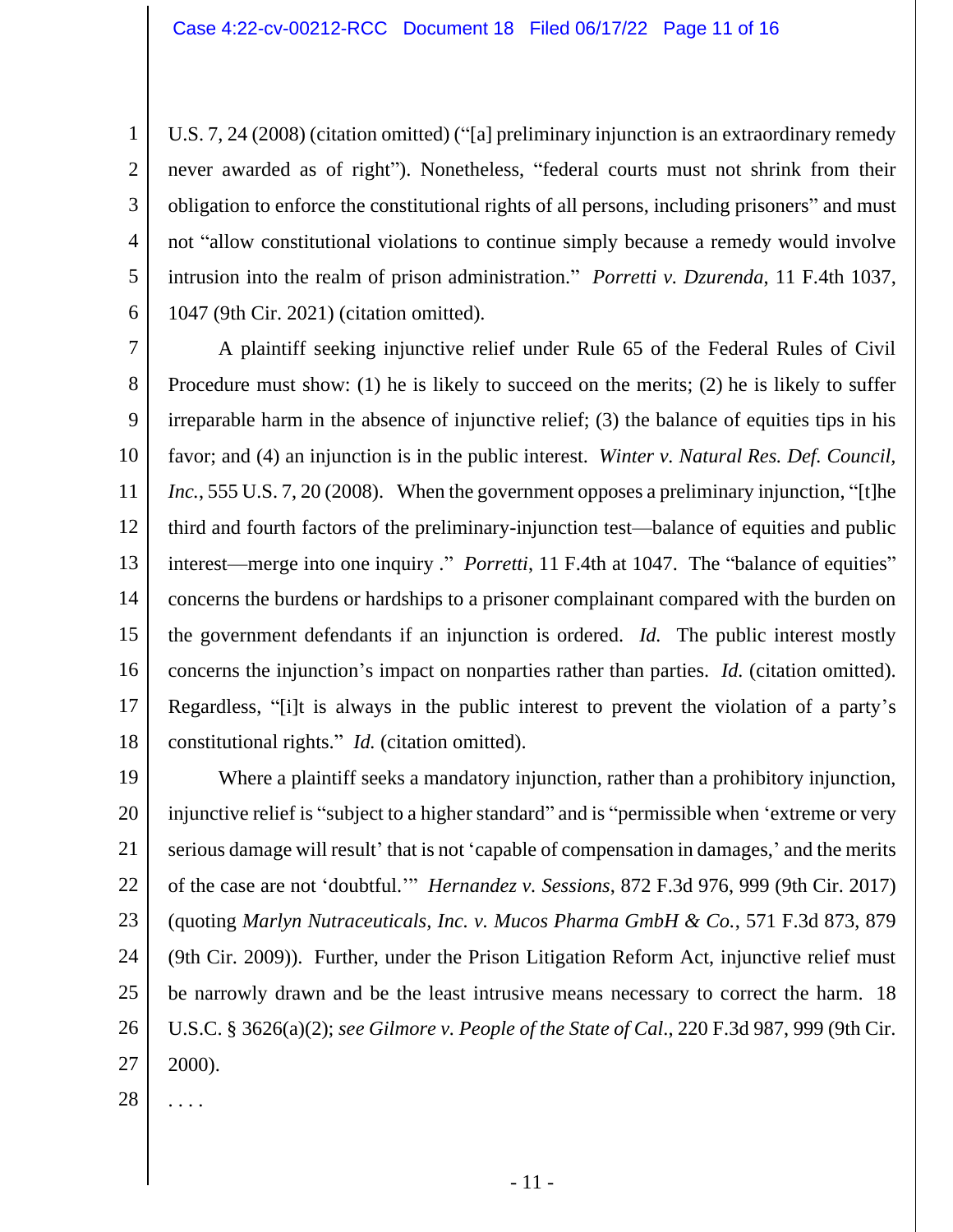1 2

3

4

5

6

# **B. First Amendment (Access to the Courts)**

There are two types of access-to-court claims: those concerning a prisoner's right to affirmative assistance in challenging their sentences or conditions of their confinement and those, like the instant action, concerning a prisoner's right to litigate without active interference. *Silva v. Di Vittorio*, 658 F.3d 1090, 1102 (9th Cir. 2011), *overruled on other grounds by Richey v. Dahne*, 807 F.3d 1202, 1209 n.2 (9th Cir. 2015).

7 8 9 10 11 12 13 In this second line of cases, the right of meaningful access to the courts prohibits officials from actively interfering with prisoners' attempts to prepare or file legal documents in all types of civil proceedings so long as those proceedings have a reasonable basis in law or fact. *See Blaisdell v. Frappiea*, 729 F.3d 1237, 1243 (9th Cir. 2013) ("by virtue of their broader right to petition the government for a redress of [their] grievances under the First Amendment, prisoners must also have opportunities to pursue certain other types of civil litigation") (internal quotations and citations omitted).

14 15 16 17 18 19 Regardless of which type of claim is alleged, to prevail on an access-to-court claim, a plaintiff must show: "(1) the loss of a "nonfrivolous" or "arguable" underlying claim; (2) the official acts frustrating the litigation; and (3) a remedy that may be awarded as recompense but that is not otherwise available in a future suit." *Phillips v. Hust*, 477 F.3d 1070, 1076 (9th Cir. 2007) (citing *Christopher*, 536 at 416), *vacated on other grounds* 555 U.S. 1150 (2009).

20 21 22 23 24 25 26 27 The Ninth Circuit has held that "[t]he opportunity to communicate privately with an attorney is an important part" of meaningful access to the courts; thus, "a prisoner's right of access to the courts includes contact visitation with his counsel." *Ching v. Lewis*, 895 F.2d 608, 609–10 (9th Cir. 1990). The Ninth Circuit has also held that a prisoner may be deprived of access to the court if he is denied telephone access to his attorney absent a legitimate penological reason. *Barnett v. Centoni*, 31 F.3d 813, 816 (9th Cir. 1994). And it is well established that prisoners have a constitutional right to send legal mail, and prison officials cannot take any actions that delay the mailing of legal mail. *See Houston v. Lack*,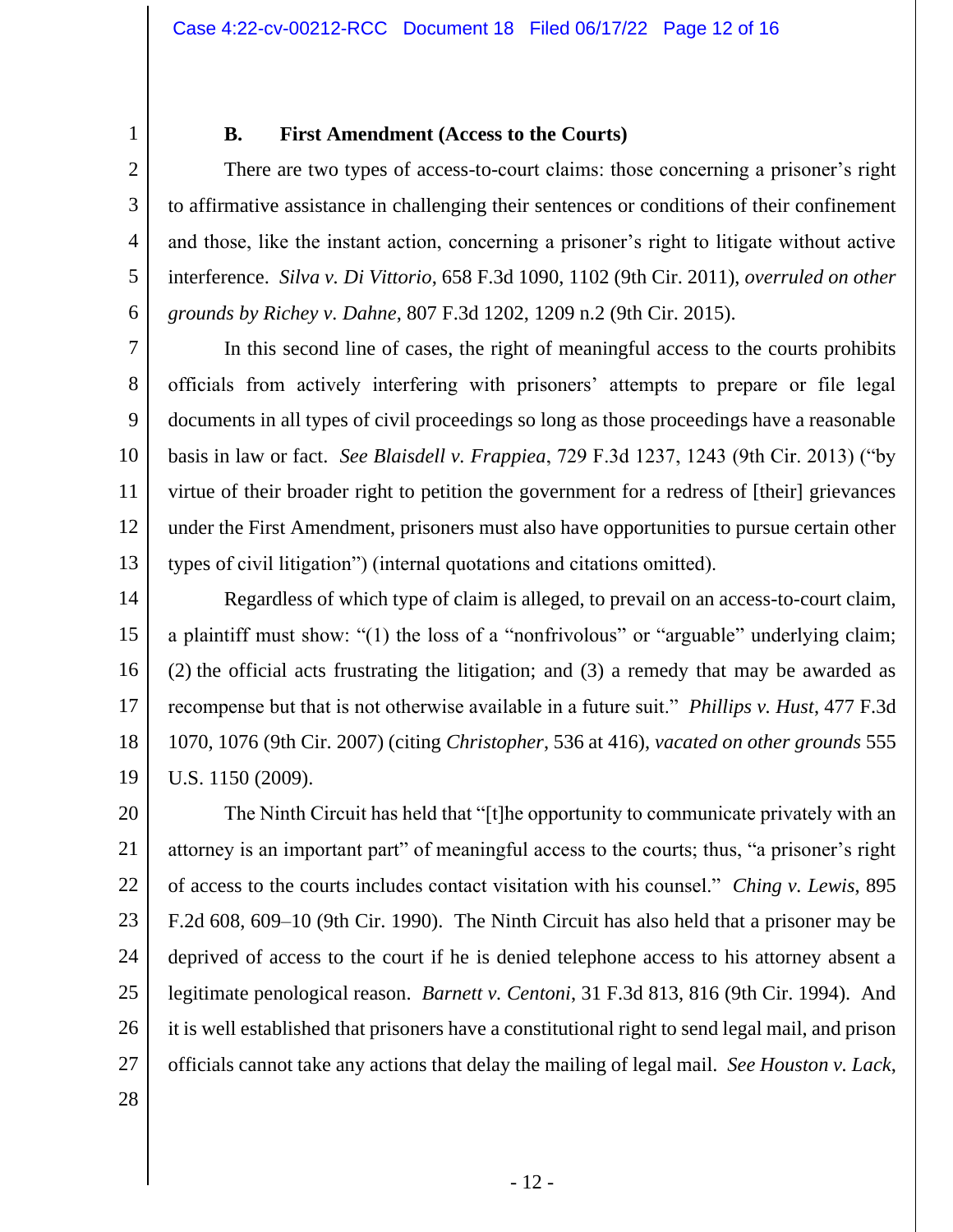487 U.S. 266, 270–76 (1988) (prison officials cannot take actions that delay mailing of prisoner's legal papers when such a delay effectively denies access to the courts).

3

1

2

## **C. Sixth Amendment (Right to Counsel)**

4 5 6 7 8 9 10 11 12 13 The Sixth Amendment guarantees a criminal defendant the right to counsel, and this right extends to the first appeal of right. U.S. Const. amend. VI; *Pennsylvania v. Finley*, 481 U.S. 551, 555 (1987). Courts have long recognized that the right to counsel embodies a right to confidential communication between a defendant and his attorney. *See Hunt v. Blackburn*, 128 U.S. 464, 470 (1888) ("[legal] assistance can only be safely and readily availed of when free from the consequences or apprehension of disclosure"); *Coplon v. United States*, 191 F.2d 749, 757 (D.C. Cir. 1951) ("[i]t is well established that an accused does not enjoy the effective aid of counsel if he is denied the right of private consultation with him"); *see also Nordstrom v. Ryan*, 762 F.3d 903, 910 (9th Cir. 2014) ("the right to privately confer with counsel is nearly sacrosanct").

14 15 16 17 18 19 20 21 22 23 24 25 26 27 In *Nordstrom*, the Ninth Circuit distinguished between Sixth Amendment claims asserted as grounds for reversing a conviction and Sixth Amendment civil claims brought under § 1983. Where a defendant challenges his conviction following government intrusion into the attorney-client relationship, a court examines "whether the Sixth Amendment violation caused prejudice requiring reversal of the conviction." *Nordstrom*, 762 F.3d at 911; *see United States v. Fernandez*, 388 F.3d 1199, 1240 (9th Cir. 2004) (where defendants appealed their conviction, to show that government intrusion with the attorney-client relationship violated their Sixth Amendment rights, they had to show "that the intrusion was purposeful, that there was communication of defense strategy to the prosecution, or that the intrusion resulted in tainted evidence"). But where, like here, a plaintiff in a civil rights action alleges that government intrusion into the attorney-client relationship constituted a Sixth Amendment violation, the harm "is not that tainted evidence was used against him but that his right to privately confer with counsel has been chilled." *Nordstrom*, 762 F.3d at 911.

28 . . . .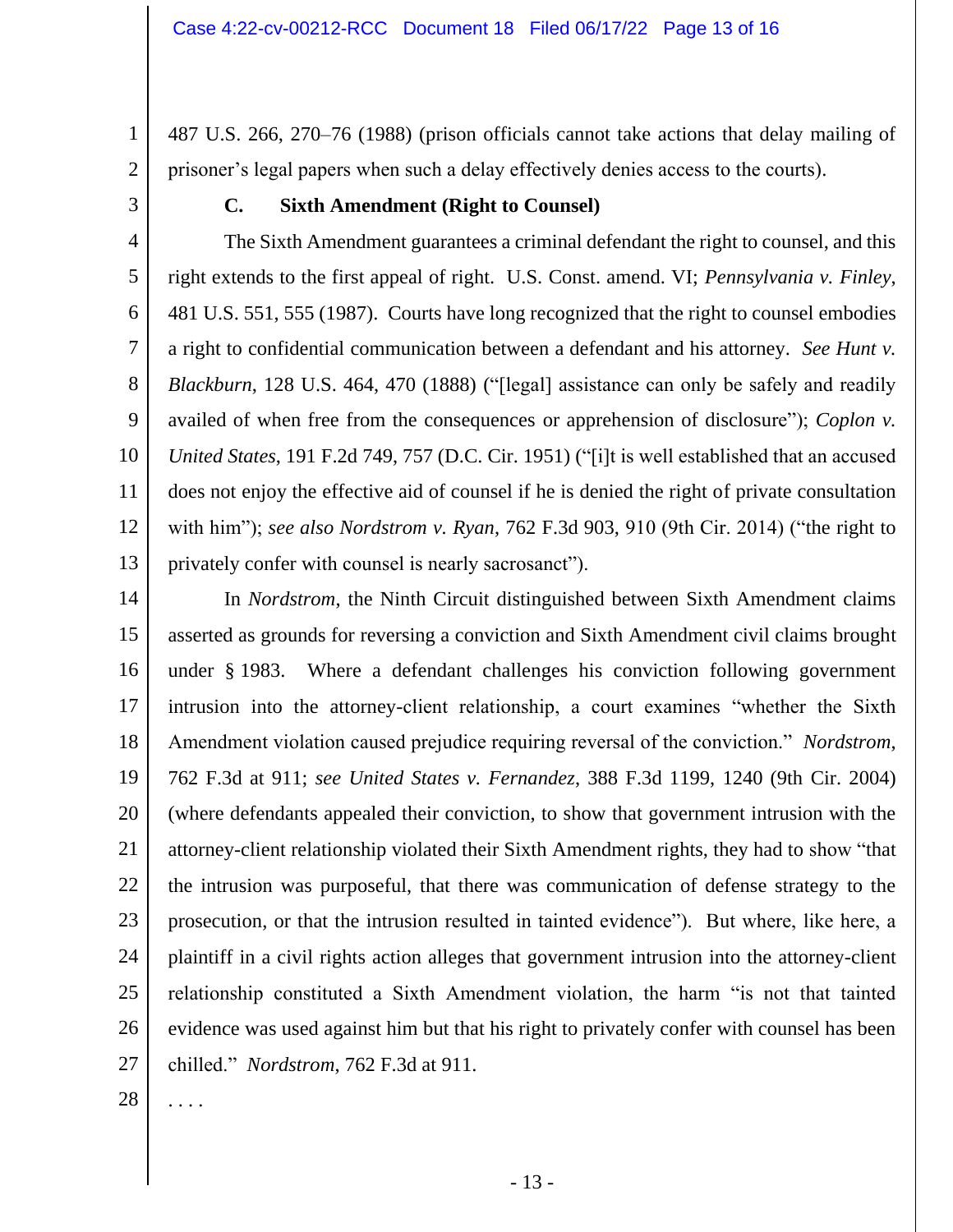#### **IV. Discussion**

1

2 3 4 5 6 7 8 9 10 11 12 13 14 15 Plaintiff cites to several cases in which the Ninth Circuit has held that a prisoner's right to communicate with an attorney extends to the attorney's paralegal and even nonattorney professionals retained by the attorney in order to render legal advice. (Doc. 7 at 7, citing, e.g., *United States v. Zegzula*, 42 F.3d 1404 (9th Cir. 1994) (unpublished) ("The attorney-client privilege protects the client's confidential communications with an attorney, or the attorney's agent, for the purpose of securing legal advice."); *United States v. Sanmina Corp*., 968 F.3d 1107, 1116 (9th Cir. 2020) ("The attorney-client privilege may extend to communications with third parties who have been engaged to assist the attorney in providing legal advice"); *United States v. Rowe*, 96 F.3d 1294, 1297 (9th Cir. 1996) (attorney-client privilege extends to senior attorney's communications with associate attorneys engaged in fact finding); *United States v. Mikhel*, 552 F.3d 961, 964-65 (9th Cir. 2009) ("The inmate's attorney's pre-cleared paralegal(s) and pre-cleared investigators in the regular full-time employment of the attorney may meet with the inmate without the necessity of the inmate's attorney being present.").)

16

17 18 19 20 Plaintiff argues that Mr. Chakravorty "serves "precisely this role on behalf of the attorneys of Tully & Weiss," "played an essential role in interpreting computer data for the attorneys," and before Tully & Weiss were retained, Mr. Chakravorty and Plaintiff "spent months discussing, analyzing and theorizing about how this metadata contained in computer files affects Plaintiff's legal case." (Doc. 7 at 8-9 (emphasis in original).)

21 22 23 24 25 26 27 28 While Mr. Chakravorty may have provided assistance to Plaintiff in his legal case, Plaintiff has not provided any evidence that Mr. Chakravorty is a paralegal or agent of any kind employed by Plaintiff's attorney(s). In each of the cases cited by Plaintiff, the professionals assisting attorneys were actually agents of those attorneys. There is no evidence that attorney Tully or any other of Plaintiff's attorneys has provided the Warden of USP-Tucson with a signed statement certifying Mr. Chakravorty's ability, that the attorney has pledged to supervise Mr. Chakravorty's activities, or that the attorney accepts personal and professional responsibility for Mr. Chakravorty's activities that may affect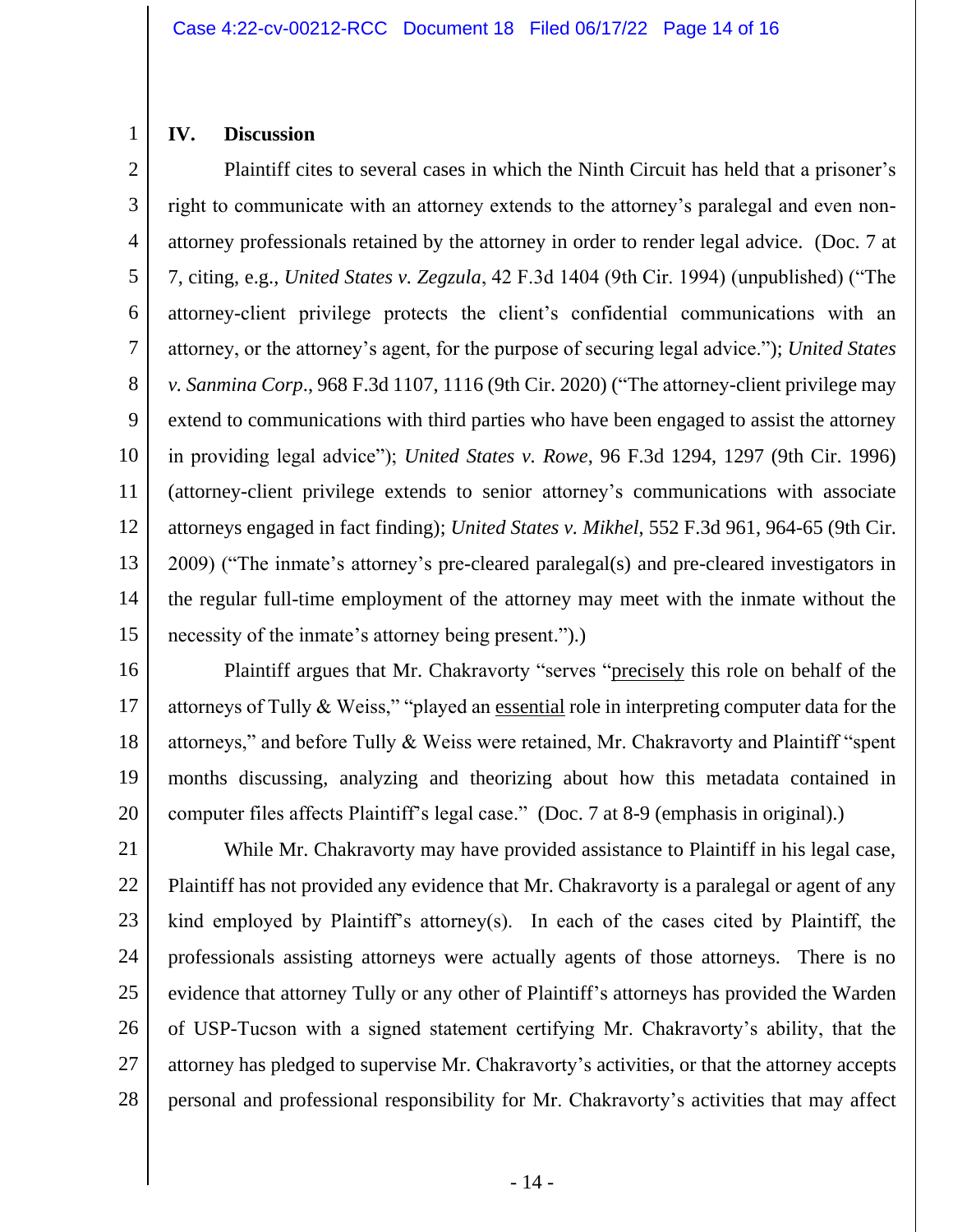the institution, prisoners, and staff, as set forth in 28 C.F.R.  $\S$  543.16(b)(1)-(3).<sup>4</sup> Nor is there evidence before the Court that Plaintiff has been unable to communicate with his attorneys or their agents who have been cleared by the institution to have confidential communications with Plaintiff.

5 6

1

2

3

4

As such, Plaintiff has failed to meet the first *Winter* factor of likelihood of success on the merits.

7 8 9 10 11 12 13 14 15 16 Likewise, Plaintiff has failed to establish that he will suffer irreparable harm absent injunctive relief. Plaintiff argues that he "is likely to suffer irreparable harm because, absent injunctive relief, he will be deprived of the most basic constitutional protections under the First and Sixth Amendments." (Doc. 7 at 11 (emphasis in original).) This circular argument fails to support that Plaintiff is at risk of losing a "nonfrivolous" or "arguable" underlying claim as needed to support a First Amendment claim or that his "right to privately confer with counsel has been chilled" as needed to support a Sixth Amendment claim. At best, Plaintiff's risk of injury is speculative, and speculative injury is not irreparable injury sufficient for a preliminary injunction. *Caribbean Marine Servs. Co. v. Baldridge*, 844 F.2d 668, 674 (9th Cir. 1988).

17 18 19 20 21 22 23 24 Because Plaintiff fails to produce evidence to show a likelihood of success on the merits or that he faces a likelihood of irreparable harm, the Court will deny the Motion for Preliminary Injunction and will not address any of the other *Winter* factors. *See Ctr. for Food Safety v. Vilsack*, 636 F.3d 1166, 1174 (9th Cir. 2011) (because the plaintiffs failed to show they are likely to suffer irreparable harm in the absence of preliminary relief, the court need not address the remaining elements of the preliminary injunction standard). Because the Motion for TRO seeks the same relief as the Motion for Preliminary Injunction, the Court will deny the Motion for TRO as moot.

- 25 **IT IS ORDERED**:
- 26

28

(1) Plaintiff's Motion for Preliminary Injunction (Doc. 7) is **denied**.

<sup>4</sup> Plaintiff does not challenge BOP's regulations and policies related to prisoner visitation and telephone privileges.